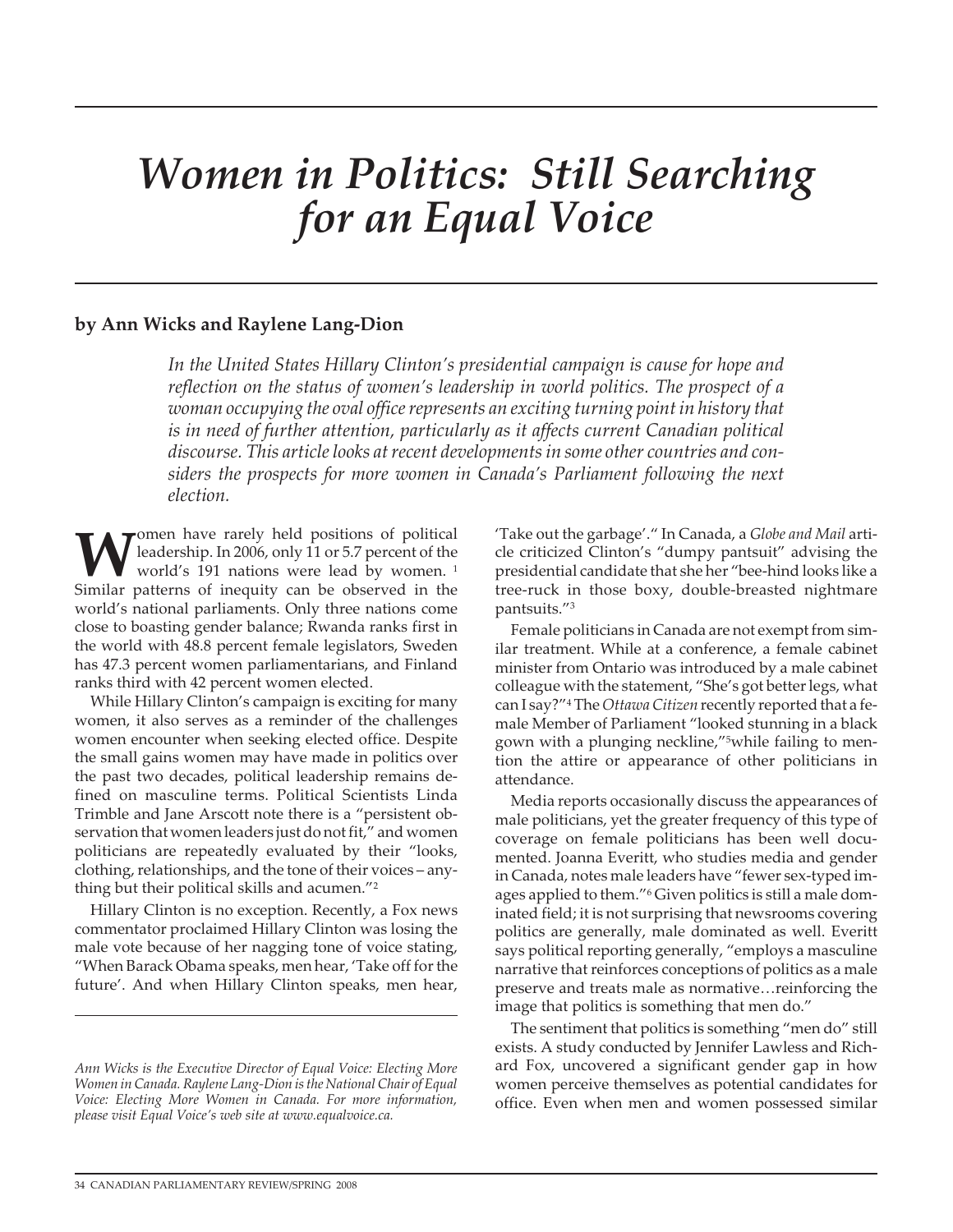| Table 1 - The Canada Challenge: Tracking Federal Nominations         |                                     |                              |                                |                                         |                                  |
|----------------------------------------------------------------------|-------------------------------------|------------------------------|--------------------------------|-----------------------------------------|----------------------------------|
| Party                                                                | <b>Candidates</b><br>Nominated 2008 | <b>Men Nominated</b><br>2008 | <b>Women Nominated</b><br>2008 | <b>Women Nominated</b><br>2006 Election | <b>Women MPs</b><br>Elected 2006 |
| <b>NDP</b>                                                           | 163/308 (52.9%)                     | $101(61.9\%)$                | 62(38%)                        | $35\%$                                  | 41%                              |
| Liberal                                                              | $203/308*(65.9\%)$                  | $129(63.5\%)$                | 74 (36.4%)                     | $25.6\%$                                | 21%                              |
| Bloc Ouébécois                                                       | $40/75(53.3\%)$                     | 30(75%)                      | 10(25%)                        | $30.6\%$                                | 33%                              |
| Conservative                                                         | 238/308 (77.2%)                     | 199 (83.6%)                  | $39(16.3\%)$                   | $12.3\%$                                | $11\%$                           |
| *Data collected by Equal Voice Researchers, updated January 25, 2008 |                                     |                              |                                |                                         |                                  |

qualifications, women were more than twice as likely as men to believe they were not qualified to run for office.<sup>7</sup> Christy Clark, British Columbia's former Deputy Premier observed this gender gap first hand. Ms. Clark who was responsible for candidate recruitment said, "Ask a woman to run for office and she'll say, 'Why are you asking me?' Ask a man, and he'll say, 'I can't believe it took you so long to ask."8

Lawless and Fox suggest political actors are less likely to see women as political leaders.<sup>9</sup>Women occupying the same professional spheres as men were only half as likely as men to receive encouragement to run for office from political parties. The gender gap was also evident in the different levels of information men and women possessed on how to launch a campaign and raise money.

Kim Campbell, Canada's first and only female Prime Minister, suggests perceptions of leadership can change when women occupy high profile leadership positions, "In other words, if women are never in certain roles, then we think it's almost unnatural for them to be in those roles. That's why in most cultures leadership is gendered masculine. And the only way to change that is when people, particularly enlightened male leaders, use their positions to put women in these portfolios and give them these opportunities...''10

Societal definitions of leadership are only one piece of the gender gap puzzle. Studies have shown other factors influence women's political opportunities including: electoral systems, parliamentary systems, political culture, political party nomination processes, societal divisions of domestic labour, and the influence of women's movements. <sup>11</sup>

What can be done? What are other countries doing to elect more women? Why are 47.3 percent of national legislators in Sweden female and compared with only 21.7 percent in Canada? How did the numbers of women elected to Iceland's national parliament increase from 25 percent to 35 percent in one election?

#### **Sweden: A World Leader in Electing Women**

Sweden has enjoyed gender balanced parliaments for over a decade. Gains in women's representation began in the 1970's and by 1985, women made up 31 percent of the Swedish Riksdag<sup>12</sup>. Political opportunities for women in Sweden are shaped by its electoral system, a conciliatory political culture, the activity of women within political parties, and societal divisions of domestic labour.

Sweden uses a list system of proportional representation (PR) to elect members of the Riksdag. Political parties nominate 9 candidates per district and seats are allocated based on the party's proportion of the vote. <sup>13</sup> With a list PR system, positioning on the party list is important. Political will and commitments from the party leaders are still needed to ensure women candidates are placed in "winnable" positions on party lists.

Political scientist Lisa Young concludes this structure provides more opportunities for women candidates because it "affects the behaviour of the political parties in terms of who they choose to represent them in the electoral process." <sup>14</sup> With 9 seats open for every district, candidate turnover, and a centralized party nomination process, political parties in Sweden literally have more opportunities to nominate female candidates. The First Past the Post System used in Canada and the United States however, elects one representative per district. In the United States, where 90 percent of incumbents get re-elected, there are fewer chances to modernize the demographic composition of Congress. This is one of many reasons cited for the lack of gender and racial diversity in Congress. Financial barriers for candidates in the United States are also much higher than most democracies. With only 16 percent of women elected to Congress and the Senate, the United States is near the bottom of the pack, ranking 65th in the world on women's representation.

Typically, countries using some form of a list system of proportional representation elect the most female representatives. Olivia Chow, NDP Member of Parliament for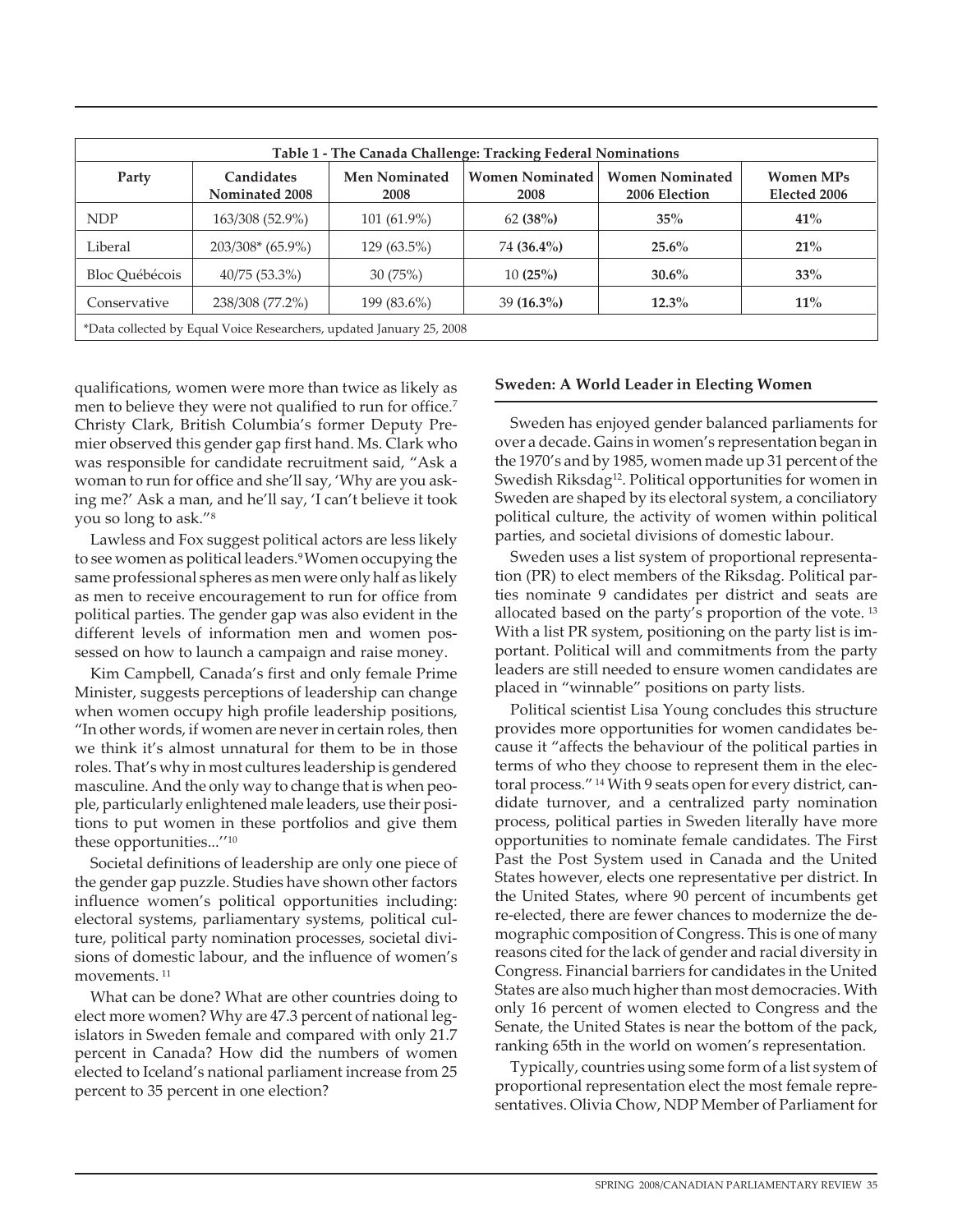Trinity-Spadina recently noted, "Remember that in the democratic world, there are three or four countries that do it the way we do. The rest of them have had proportional representation for years…And on top of it they have economic vibrancy, more women elected and greater representation of different voices."15

Sweden's political culture and family friendly working conditions may be another factor facilitating the recruitment and retention of female politicians. Sweden is often referred to as a "consensual democracy," with a parliamentary system structured to support the resolution of conflict. This is reflected in its seating plan, where members of the Riksdag, sit in a semi-circle facing the speaker's chair. Whereas the Westminster model of parliament pits the governing party against the opposition, two and half sword lengths apart, members of the Riksdag have a regional seating plan. Members from the same region are seated together, regardless of political party affiliation. This may be one reason for the Riksdag's conciliatory political culture where debates are both passionate and respectful. Ingrid Iremark Sweden's Ambassador to Canada, notes "There is no heckling in the Riksdag."

The Riksdag's parliamentary schedule is also structured to provide balance between work, family and political activity. The parliamentary calendar is prepared one year in advance with sittings scheduled Tuesdays, Wednesdays and Thursdays, commencing in October and ending in June. Norway's national parliament adopted a similar schedule in the early 1990's. Kirsti Kolle Grondahl, who served as Norway's first female president of parliament, was instrumental in bringing about family friendly changes to the parliamentary calendar and the addition of on-site child care facilities. With 37.9 percent women elected, Norway ranks 6th in the world on women's political representation.

Women in Ontario's provincial legislature are looking for similar changes. "The truth, regardless of political party – is the legislature does not recognize a basic reality: women bear children," said Progressive Conservative MPP Lisa MacLeod, "Women are often primary care-givers and if we want more women in the legislature we need to respect and address our unique challenges…We have the opportunity to address some very real and systemic barriers facing parents at Queen's Park through changes to sitting hours and providing daycare options for a more family friendly Queen's Park." <sup>16</sup>

#### **Sweden: Women's Participation in Political Parties**

In the 1970's, Sweden's political parties voluntarily began facilitating women's participation in party politics. Women's movements within party structures successfully advocated for the aggressive recruitment and training of female candidates. In 1979, women from all political parties joined forces and worked together to pressure political parties to nominate more women candidates.

Multi-party cooperation continued into the 1980's, when a high profile report was released recommending political parties nominate 50 percent female candidates. The report served to increase awareness on the under-representation of women in politics and rallied public support for change. Political parties responded and generally "adhere to the 60/40 principle: neither sex is to have more than 60 percent nor less than 40 percent of representation within party ranks." The target is not mandatory, legislated or even formally imposed on political parties. Rather, political parties have voluntarily taken action because the public expects it; running women candidates is now seen as a necessary ingredient for electoral success.

Swedish, political scientist Drude Dahlerup says "In Sweden, it would be unthinkable to form a government or appoint government committees with fewer than 40 percent women. It is no longer democratically legitimate to have political assemblies with an overwhelming male majority." <sup>17</sup>

Ingrid Iremark, Sweden's Ambassador to Canada notes, "In Sweden, the presence of women in politics is very normal. Political parties would have a tough time getting elected if they did not run equal numbers of female and male candidates."

#### **Iceland: Multi-party Awareness Campaign**

Iceland's parliament, the Althingi, launched a unique multi-partisan awareness campaign in 1997. Members of the Althingi, worked together across party lines to pass a motion instructing the government to form a parliamentary committee responsible for increasing the representation of women. The committee included male and female representatives from each political party, the Ministry responsible for Gender Equality and women's organizations. The product of the committee was a well funded, five year awareness campaign which included: a humorous, attention-getting advertising program, training courses, education, communications networks, public meetings, and mentoring programs. The campaign successfully rallied public support and increased public awareness about the need for gender balanced government. Women's political representation increased from 25 percent to 35 percent after the campaign had been in operation for one year.